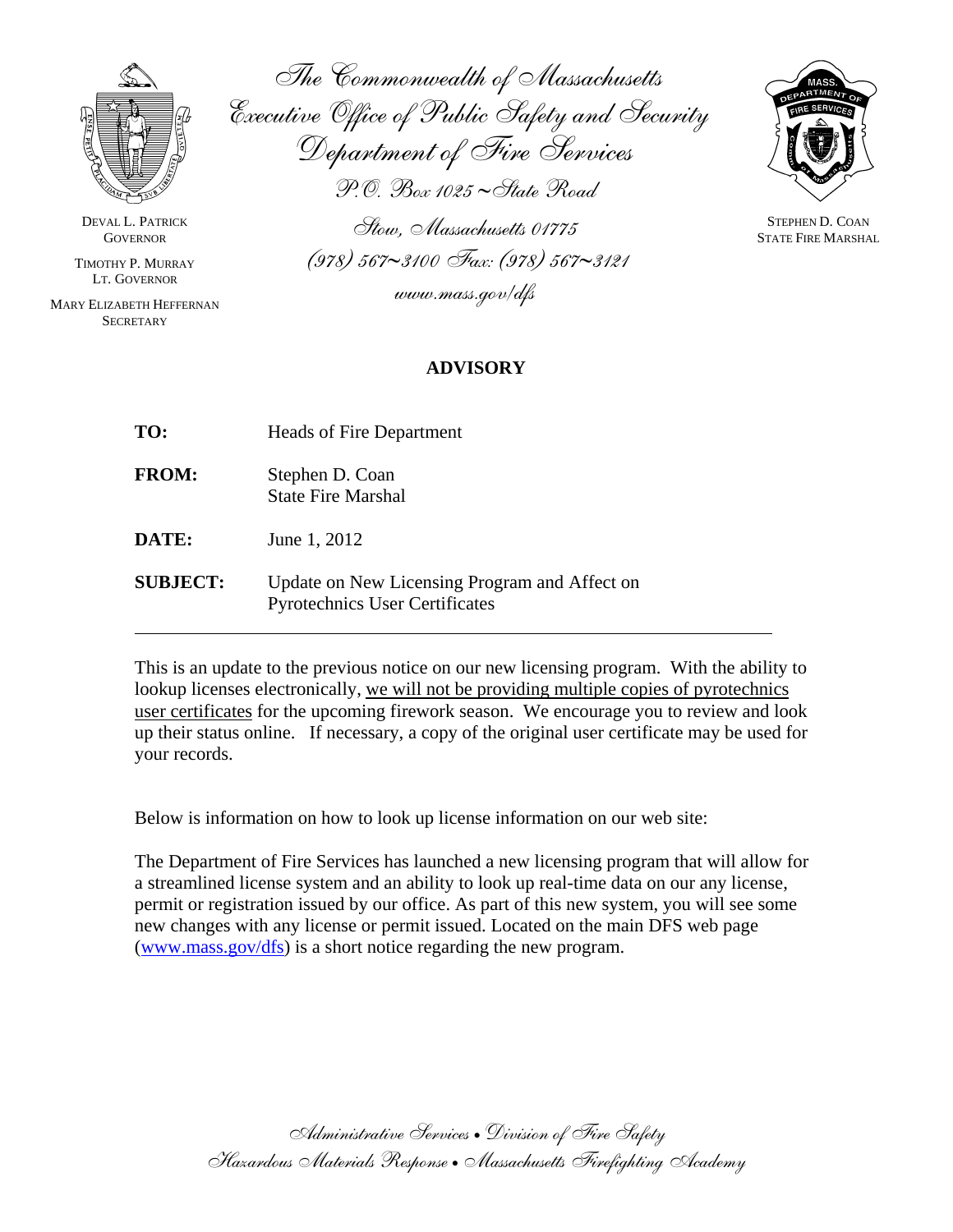### **New Licensing Program - November 8, 2011**

The Department of Fire Services is rolling out a new licensing system to streamline the application and renewal process and to create a new online look-up capability. Starting November 8, licenses will have a new look and design and the online license look-up will be available. There will be additional changes in the future as we continue to make improvements in the system. If you have any questions, please don't hesitate to call our Licensing Desk at (978) 567-3700 or contact Lydia Bogar at lydia.bogar@state.ma.us.

### **New Individual License Cards**

The individual licenses issued from our office starting November 8, 2011 will now be hard plastic cards with the state seal and an imbedded picture. Any restrictions will be located on the back of the cards.

### **Department of Fire Services – License Look-up Feature**

Located on the right hand side of the main DFS web page [\(www.mass.gov/dfs\)](http://www.mass.gov/dfs) is a block titled online services:

| <b>ONLINE SERVICES</b>                     |  |
|--------------------------------------------|--|
| * DFS Briefs                               |  |
| * Crowd Manager<br><b>Training Program</b> |  |
| * DFS on Facebook                          |  |
| * DFS License Look-Up                      |  |
|                                            |  |

Located at the bottom of that list is DFS License Look-Up. If you click on that button, you will have the ability to choose between "person" and "facility" license look-up. Below is what that initial screen looks like. The screen should open to "person" initially, which will cover the identified licenses. There will be multiple search ways to look up licenses, including by "number", "name" and/or "business name." This is a real-time license lookup. Our goal is to no longer issue multiple firework user certificates going forward. You will be able to validate these certificates online.

#### **New Terms for Use of the License Look-up**

#### **Person Look-up (individual licenses)**

The new licensing program is known as My License Office, purchased from System Automation. This program is the same program used by the Department of Public Health and for the Emergency Medical Technicians (EMT) registrations. The licenses issued by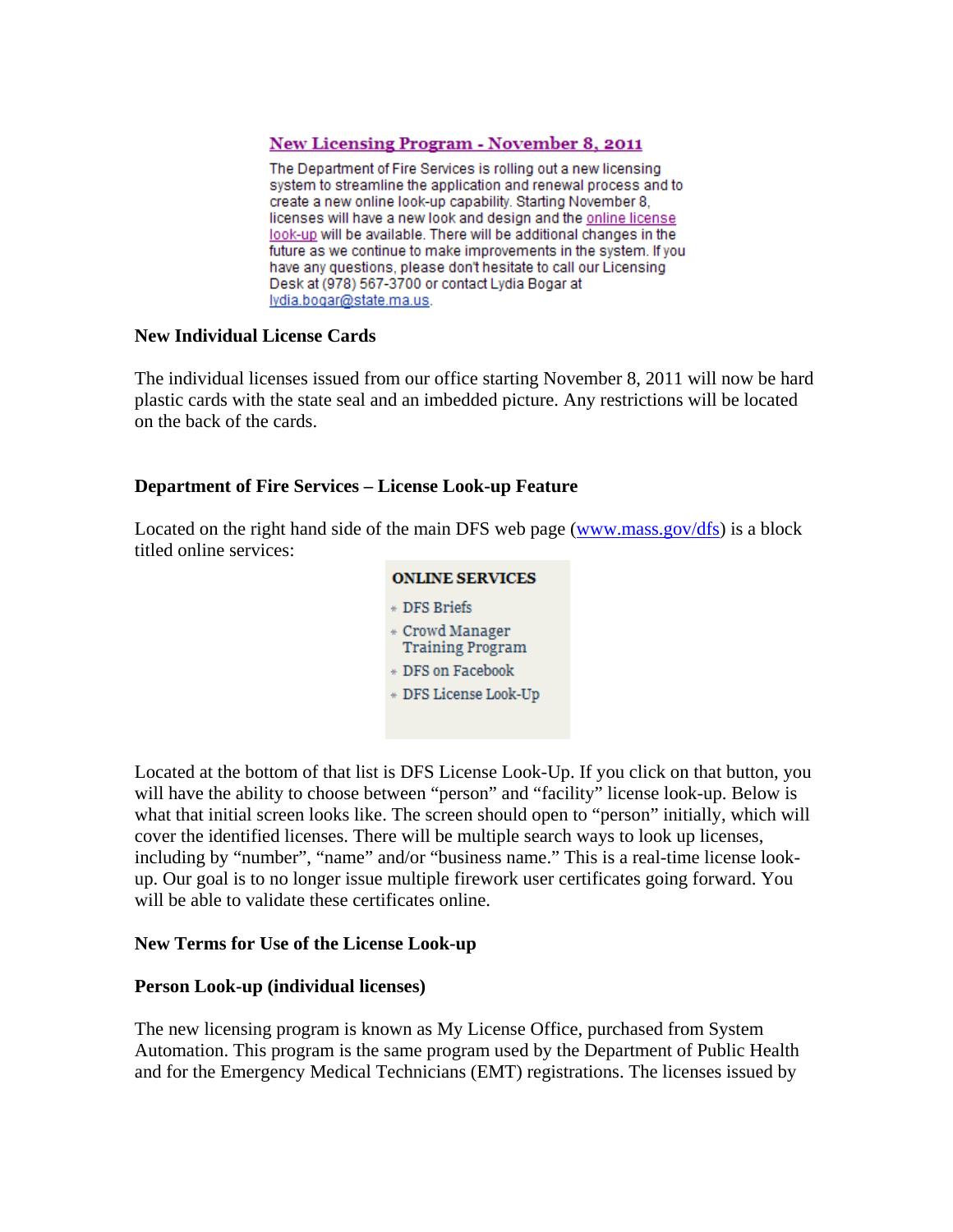the Department of Fire Services will fall under "professions" and "license types". Below is the list, which is the same list for both a person and a facility license.

| Profession:            |                                                   |  |
|------------------------|---------------------------------------------------|--|
| <b>License Type:</b>   |                                                   |  |
| <b>First Name:</b>     | Aboveground Storage Tanks<br>DFS General Licenses |  |
|                        | Last Name: Fire Suppression                       |  |
| .icense Number:        | <b>Hood Cleaning</b><br><b>Marine Fueling</b>     |  |
| <b>License Status:</b> | Pyrotechnics                                      |  |
| City:                  |                                                   |  |
| State:                 |                                                   |  |
| Zipcode:               |                                                   |  |
| County:                |                                                   |  |

Most of these are self-explanatory. The two items that are really different and new are DFS General Licenses and Pyrotechnics. The DFS General license profession captures that ability to look up black and smokeless powders and cannon/mortar licenses. Pyrotechnics profession captures the following:

| Pyrotechnics                 |  |
|------------------------------|--|
|                              |  |
|                              |  |
| <b>Fireworks</b>             |  |
| Portable Firing Trailer      |  |
| Pyrotechnic User Certificate |  |
| <b>Remote Firing</b>         |  |
| <b>Special Effects</b>       |  |
| <b>Transport Fireworks</b>   |  |

Due to Homeland Security issues, the explosive license look-up is limited and not visible. It must be requested by using the "all" professions drop-down. This look-up feature will allow you to validate the license information only.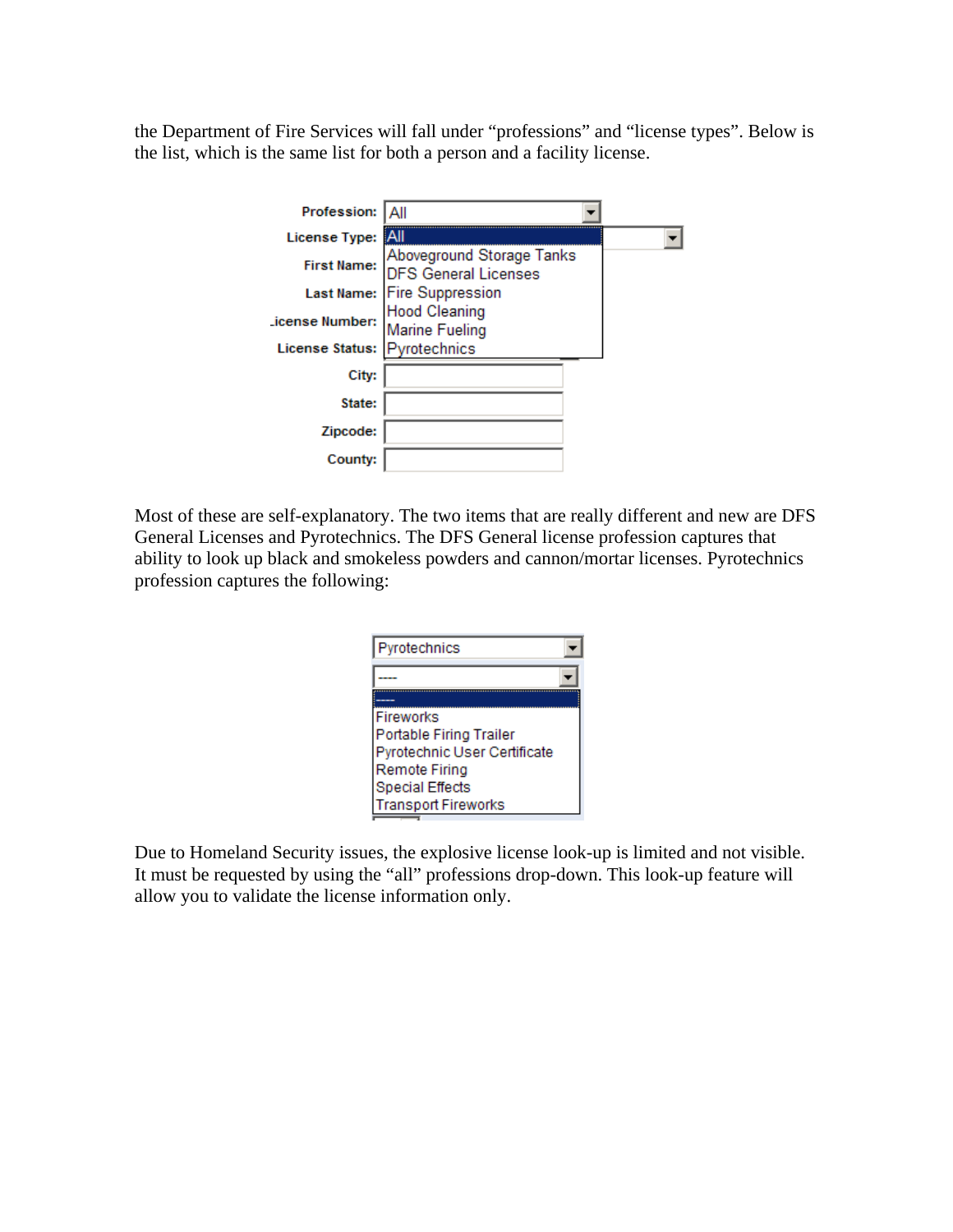| Profession:            |                                                                                                                            |
|------------------------|----------------------------------------------------------------------------------------------------------------------------|
| License Type:          | Αll                                                                                                                        |
| <b>First Name:</b>     |                                                                                                                            |
| <b>Last Name:</b>      |                                                                                                                            |
|                        | Blasting<br>Cannon/Mortar                                                                                                  |
| License Number:        | CC - 41 Self Serve Facilities<br>CC - 46 Portable Fire Extinguishers<br>CC - 47 Engineered Fixed Systems                   |
|                        |                                                                                                                            |
| <b>License Status:</b> |                                                                                                                            |
|                        |                                                                                                                            |
|                        |                                                                                                                            |
|                        | City: CC - 48 Pre-Engineered Fixed Systems<br>State: CC - 49 Hydrostatic Testing of Cylinders<br>Certificate of Competency |
|                        | Zipcode: Fireworks                                                                                                         |
|                        | Hood Cleaning<br>Special Effects                                                                                           |
| County:                |                                                                                                                            |
|                        |                                                                                                                            |

This will allow you to see if a blasting license is up-to-date and also see the company that the individual was last reported to work for with our office.

## **Facility Look-up (company licenses)**

The professional level identified earlier remains in place for facilities. The license type will change. This function allows you to look up what are considered company/facility licenses. The list is identified below:

| Profession:            | Αll                                                                                 |  |
|------------------------|-------------------------------------------------------------------------------------|--|
| License Type:          | All                                                                                 |  |
| <b>Business Name:</b>  | ¦A⊪                                                                                 |  |
| <b>Manager Name:</b>   | <b>AST Construction Permit</b><br><b>AST Use Permit</b>                             |  |
| License Number:        | Certificate of Registration                                                         |  |
| <b>License Status:</b> | CR - 40 Self Serve Facilities<br>CR - 42 Portable Fire Extinguishers                |  |
|                        | City: CR - 43 Special Hazard (Engineered)                                           |  |
| State:                 | CR - 44 Special Hazard (Pre-Engineered)<br>CR - 45 Portable Fire Ext. (Hydrostatic) |  |
|                        | Zipcode: Explosives User Certificate                                                |  |
| County:                | Marine Fueling Permit<br>Portable Firing Trailer                                    |  |
|                        | Pyrotechnic User Certificate                                                        |  |
| Visit the Departm      | <b>Remote Firing</b><br>Smokeless Powder<br>Transport Fireworks                     |  |

This list will allow you to see a listing of aboveground storage tanks, certificates of registrations for fire suppression companies, explosive and pyrotechnic user certificates (formerly firework/special effect user certificates), additional pyrotechnic certificates, and marine fueling facilities and their locations.